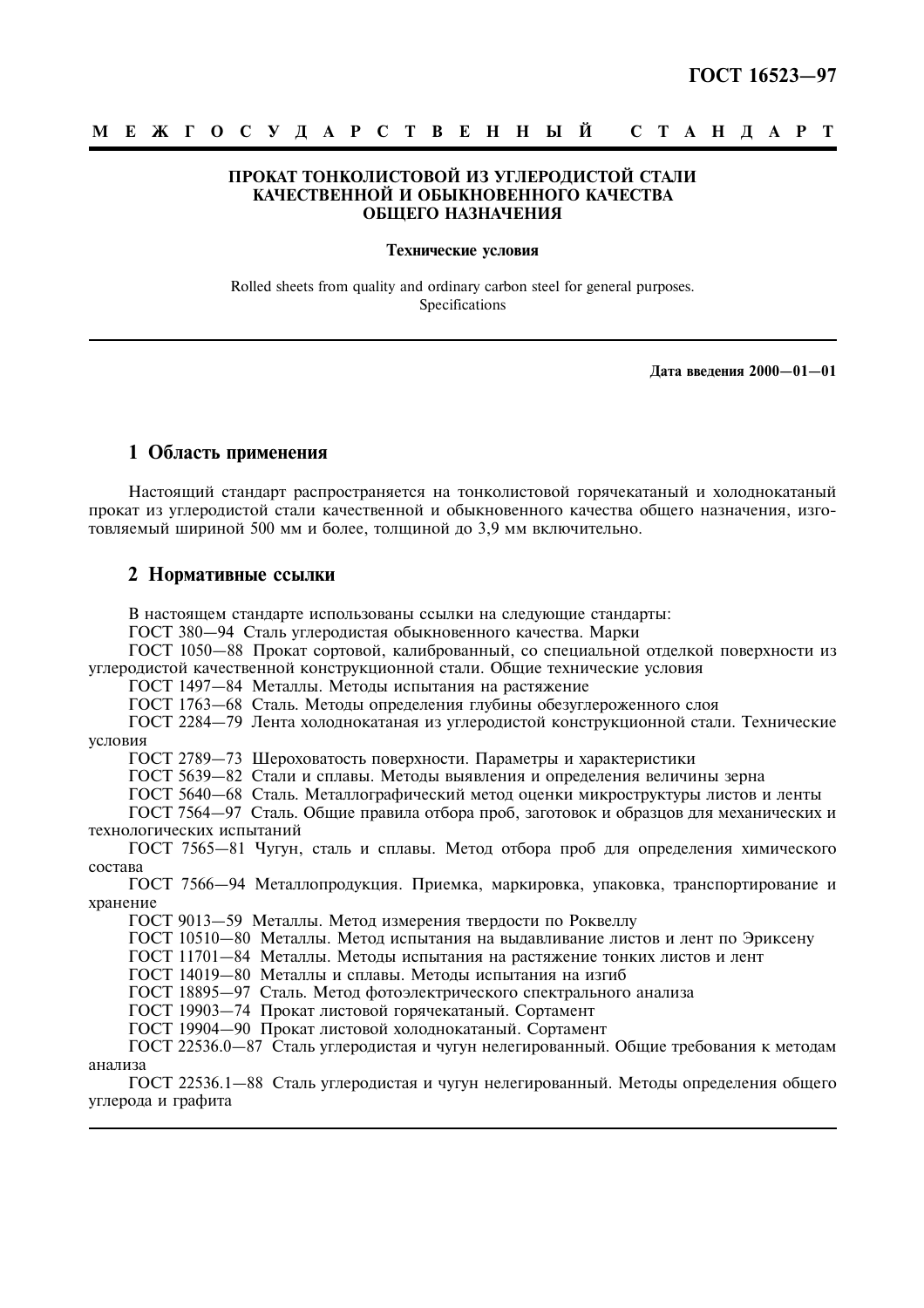ГОСТ 22536.2-87 Сталь углеродистая и чугун нелегированный. Методы определения серы ГОСТ 22536.3-88 Сталь углеродистая и чугун нелегированный. Методы определения фосфора ГОСТ 22536.4-88 Сталь углеродистая и чугун нелегированный. Методы определения кремния ГОСТ 22536.5-87 Сталь углеродистая и чугун нелегированный. Методы определения марганца ГОСТ 22536.6—88 Сталь углеродистая и чугун нелегированный. Методы определения мы-

ШЬЯКА

ГОСТ 22536.7-88 Сталь углеродистая и чугун нелегированный. Методы определения хрома ГОСТ 22536.8-87 Сталь углеродистая и чугун нелегированный. Методы определения меди ГОСТ 22975-78 Металлы и сплавы. Метод измерения твердости по Роквеллу при малых нагрузках (по Супер-Роквеллу)

# 3 Классификация, основные параметры и размеры

3.1 Прокат подразделяют:

по способу произволства:

- горячекатаный:

- холоднокатаный;

по видам продукции:

- листы;

- рулоны;

по минимальному значению временного сопротивления (В) на группы прочности: К260В, K270B, OK300B, K310B, K330B, K350B, OK360B, OK370B\*, K390B, OK400B, K490B;

по нормируемым характеристикам на категории 1, 2, 3, 4, 5, 6;

по качеству отделки поверхности на группы:

- холоднокатаный: особо высокой отделки - I\*\*; высокой отделки - II;
	- повышенной отделки III (IIIa, III6);
- горячекатаный: повышенной отделки - III;

обычной отделки - IV:

по способности к вытяжке (холоднокатаный прокат толщиной до 2 мм групп прочности К260В, K270B, K310B, K330B, K350B):

- глубокой —  $\Gamma$ ;

- нормальной - Н.

3.2 В части сортамента прокат должен соответствовать требованиям: ГОСТ 19903 — горячекатаный, ГОСТ 19904 - холоднокатаный.

3.3 Схема условных обозначений приведена в приложении А.

# 4 Общие технические требования

### 4.1 Характеристики

4.1.1 Прокат изготовляют:

- из углеродистой стали обыкновенного качества групп прочности ОК300В, ОК360В, ОК370В, **OK400B:** 

- из углеродистой качественной стали групп прочности К260В, К270В, К310В, К330В, К350В, K390B. K490B.

П р и м е ч а н и е - Группу прочности обозначают тремя цифрами, соответствующими нижнему пределу временного сопротивления. Прокат из стали обыкновенного качества обозначают буквами ОК, из стали качественной  $-$  K.

4.1.2 Марки стали для каждой группы прочности приведены в приложении Б.

4.1.2.1 Марку стали устанавливает изготовитель.

\* Для производства сварных баллонов для сжиженных углеводородных газов на давление до 1,6 МПа.

\*\* По требованию потребителя.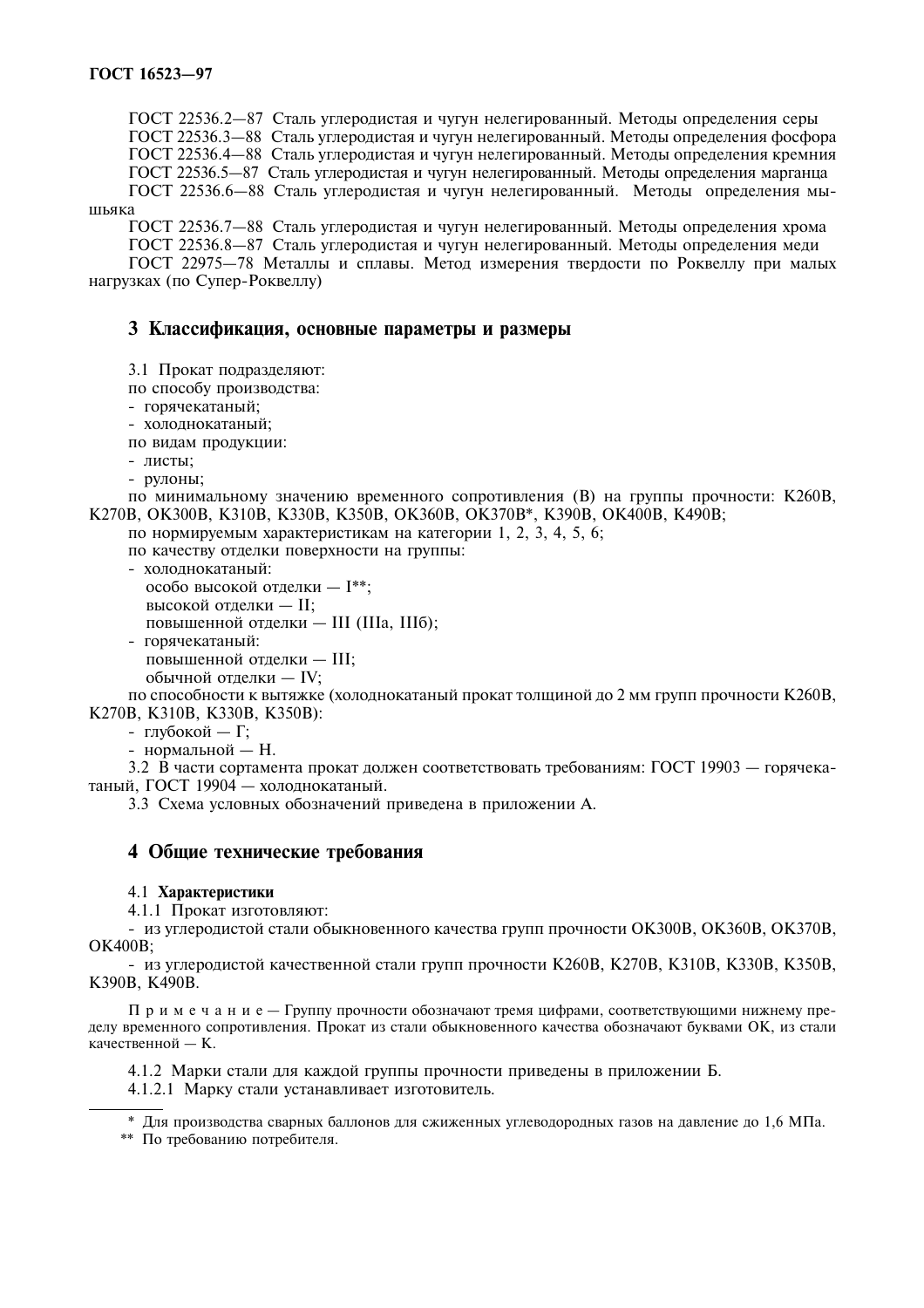Свариваемость проката групп прочности ОК300В, ОК360В и ОК370В категорий 4 и 5 обеспечивается технологией изготовления и химическим составом стали.

Примечание - Для проката, предназначенного для сварных конструкций и конструкций ответственного назначения, устанавливают в заказе марку стали и требования к свариваемости.

# 4.1.3 Категории проката в зависимости от нормируемых характеристик приведены в таблице 1.

|  |  |  | Таблица 1 |
|--|--|--|-----------|
|  |  |  |           |

|                |                                                                                     |                                 | Группа прочности                                                      |              |                               |                                                 |
|----------------|-------------------------------------------------------------------------------------|---------------------------------|-----------------------------------------------------------------------|--------------|-------------------------------|-------------------------------------------------|
| Катего-<br>рия | Нормируемая характеристика                                                          | Способ производства             | K260B<br><b>K270B</b><br><b>K310B</b><br><b>K330B</b><br><b>K350B</b> | <b>K390B</b> | <b>K490B</b><br><b>OK400B</b> | <b>OK300B</b><br><b>OK360B</b><br><b>OK370B</b> |
|                | Испытание на изгиб                                                                  |                                 |                                                                       |              |                               |                                                 |
|                |                                                                                     | Горячекатаный<br>Холоднокатаный |                                                                       |              |                               |                                                 |
| 2              |                                                                                     | Холоднокатаный                  | $^{+}$                                                                |              |                               |                                                 |
| 3              | Испытание на вытяжку сферической лунки                                              |                                 |                                                                       |              |                               |                                                 |
|                | Испытание на изгиб и на вытяжку сфе-<br>рической лунки                              | Холоднокатаный                  | $\mathrm{+}$                                                          |              |                               |                                                 |
| 4              | Испытания механических свойств                                                      | Горячекатаный                   | $\overline{+}$                                                        | $^{+}$       | $^{+}$                        |                                                 |
|                |                                                                                     | Холоднокатаный                  | $^{+}$                                                                | $+$          | $^{+}$                        |                                                 |
| 5              | Испытания механических свойств и на<br>изгиб                                        | Горячекатаный                   | $^{+}$                                                                | $^{+}$       |                               |                                                 |
|                |                                                                                     | Холоднокатаный                  | $^{+}$                                                                |              |                               |                                                 |
| 6              | Испытание<br>свойств,<br>механических<br>на<br>вытяжку сферической лунки и на изгиб | Холоднокатаный                  | $^{+}$                                                                |              |                               |                                                 |

4.1.4 Механические свойства проката и диаметр оправки при испытании на изгиб на 180° в холодном состоянии должны соответствовать требованиям таблицы 2.

В месте изгиба не должно быть надрывов, трещин и расслоений.

Таблица 2

|                                                                          | Временное                  | Относительное удлинение $\delta_4$ , %, не менее |          |                       |          | Изгиб до параллельности<br>сторон<br>( <i>а</i> — толщина образца,<br>$d$ — диаметр оправки) |          |
|--------------------------------------------------------------------------|----------------------------|--------------------------------------------------|----------|-----------------------|----------|----------------------------------------------------------------------------------------------|----------|
| сопротив-<br>Группа<br>ление $\sigma_{\rm B}$ ,<br>прочности<br>$H/MM^2$ |                            | Горячекатаный прокат                             |          | Холоднокатаный прокат |          |                                                                                              |          |
|                                                                          | (Krc/MM <sup>2</sup> )     | до 2 мм<br>включ.                                | CB. 2 MM | до 2 мм<br>ВКЛЮЧ.     | CB. 2 MM | до 2 мм<br>ВКЛЮЧ.                                                                            | CB. 2 MM |
|                                                                          |                            |                                                  |          |                       |          |                                                                                              |          |
| K260B                                                                    | $260 - 380$<br>$(27-39)$   | 25                                               | 28       | 26                    | 29       |                                                                                              |          |
| <b>K270B</b>                                                             | $270 - 410$<br>$(28-42)$   | 24                                               | 26       | 25                    | 28       |                                                                                              | $d = a$  |
| <b>OK300B</b>                                                            | $300 - 480$<br>$(31-49)$   | 21                                               | 23       | 24                    | 26       | $d = 0$ (6e3)                                                                                |          |
| <b>K310B</b>                                                             | $310 - 440$<br>$(32-45)$   | 23                                               | 25       | 24                    | 27       | прокладки)                                                                                   |          |
| <b>K330B</b>                                                             | $330 - 460$<br>$(34 - 47)$ | 23                                               | 24       | 24                    | 25       |                                                                                              |          |
| <b>K350B</b>                                                             | $350 - 500$<br>$(36 - 51)$ | 22                                               | 23       | 23                    | 24       |                                                                                              |          |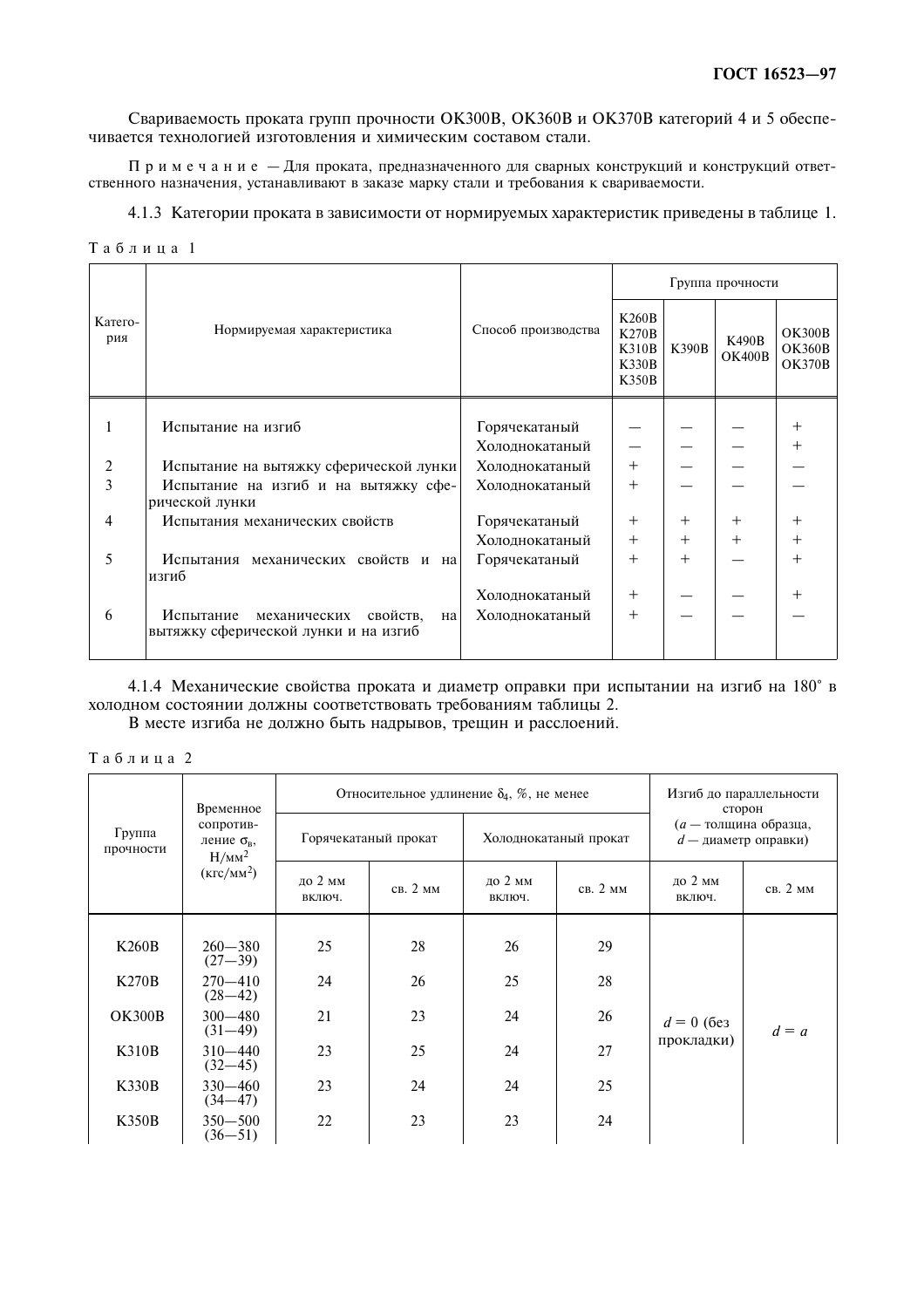### Окончание таблицы 2

В миллиметрах

|                     | Временное                                         | Относительное удлинение $\delta_4$ , %, не менее |          |                       |          | Изгиб до параллельности<br>сторон                       |          |
|---------------------|---------------------------------------------------|--------------------------------------------------|----------|-----------------------|----------|---------------------------------------------------------|----------|
| Группа<br>прочности | сопротив-<br>ление $\sigma_{\rm B}$ ,<br>$H/MM^2$ | Горячекатаный прокат                             |          | Холоднокатаный прокат |          | ( <i>а</i> — толщина образца,<br>$d$ — диаметр оправки) |          |
|                     | (KTC/MM <sup>2</sup> )                            | до 2 мм<br>ВКЛЮЧ.                                | св. 2 мм | до 2 мм<br>ВКЛЮЧ.     | св. 2 мм | до 2 мм<br>ВКЛЮЧ.                                       | св. 2 мм |
| <b>OK360B</b>       | $360 - 530$<br>$(37 - 54)$                        | 20                                               | 22       | 22                    | 24       |                                                         |          |
| <b>OK370B</b>       | $370 - 530$<br>$(38 - 54)$                        | 20                                               | 22       | 22                    | 24       | $d = a$                                                 | $d=2a$   |
| <b>K390B</b>        | $390 - 590$<br>$(40-60)$                          | 19                                               | 20       | 20                    | 21       |                                                         |          |
| <b>OK400B</b>       | $400 - 680$<br>$(41-69)$                          | 17                                               | 19       | 19                    | 21       |                                                         |          |
| <b>K490B</b>        | $490 - 720$<br>$(50 - 73)$                        | 12                                               | 13       | 13                    | 14       |                                                         |          |

Примечание – Допускается испытание на изгиб холоднокатаного и горячекатаного проката групп прочности К260В, К270В, ОК300В, К310В, К350В и ОК360В у изготовителя не проводить (кроме изготовления проката с учетом требований, изложенных в 4.1.5-4.1.7).

4.1.5 Для проката из углеродистой качественной стали толщиной до 2,8 мм допускается превышение верхнего предела временного сопротивления на 30 Н/мм<sup>2</sup> (3 кгс/мм<sup>2</sup>) при сохранении остальных норм.

4.1.6 Для холоднокатаного проката группы прочности ОК300В допускается снижение нижнего предела временного сопротивления на 30 Н/мм<sup>2</sup> (3 кгс/мм<sup>2</sup>) при сохранении остальных норм.

4.1.6.1 По соглашению изготовителя с потребителем допускается изготовление проката групп прочности ОК300В, ОК360В, ОК370В, ОК400В без ограничения верхнего предела временного сопротивления.

4.1.7 Для проката глубокой вытяжки допускается снижение нижнего предела временного сопротивления на 20 Н/мм<sup>2</sup> (2 кгс/мм<sup>2</sup>) при сохранении остальных норм.

4.1.8 По соглашению изготовителя с потребителем для проката групп прочности К390В и К490В допускается снижение нижнего предела временного сопротивления на 20 Н/мм<sup>2</sup> (2 кгс/мм<sup>2</sup>) при одновременном повышении относительного удлинения на 2 % абс.

4.1.9 Глубина лунки при испытании на выдавливание должна соответствовать требованиям таблины 3.

При изготовлении проката группы прочности К270В из стали марок 10пс и 10 нормы глубины сферической лунки должны соответствовать норме групп прочности К310В - К350В.

Таблица 3

В миллиметрах

|                 | Глубина лунки, не менее, для проката |                                  |                                    |                     |  |  |
|-----------------|--------------------------------------|----------------------------------|------------------------------------|---------------------|--|--|
| Толщина проката |                                      | глубокой вытяжки групп прочности | нормальной вытяжки групп прочности |                     |  |  |
|                 | K260B, K270B                         | K310B, K330B, K350B              | K260B, K270B                       | K310B, K330B, K350B |  |  |
| 0,35            | 7,5                                  | 7,2                              |                                    |                     |  |  |
| 0,4             | 8,0                                  | 7.5                              | 7,4                                | 7,4                 |  |  |
| 0,5             | 8,4                                  | 8,0                              | 8,0                                | 7,6                 |  |  |
| 0,6             | 8,9                                  | 8,4                              | 8,5                                | 7,8                 |  |  |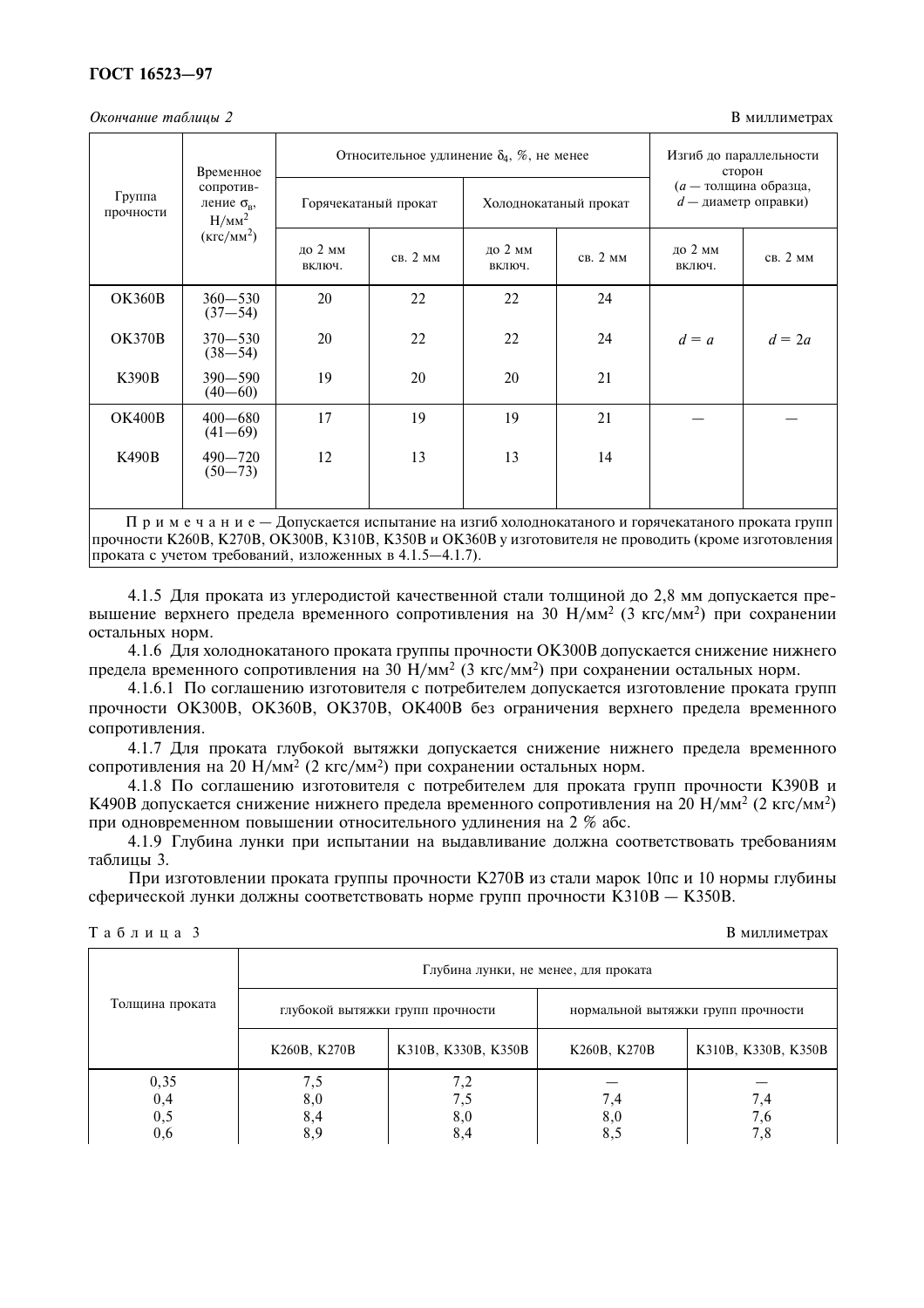## ГОСТ 16523-97

#### Окончание таблииы 3

В миллиметрах

|                 | Глубина лунки, не менее, для проката |                     |              |                                    |  |  |
|-----------------|--------------------------------------|---------------------|--------------|------------------------------------|--|--|
| Толщина проката | глубокой вытяжки групп прочности     |                     |              | нормальной вытяжки групп прочности |  |  |
|                 | K260B, K270B                         | K310B, K330B, K350B | K260B, K270B | K310B, K330B, K350B                |  |  |
| 0,7             | 9,2                                  | 8,6                 | 8,9          | 8,0                                |  |  |
| 0,8             | 9,5                                  | 8,8                 | 9,3          | 8,2                                |  |  |
| 0,9             | 9,9                                  | 9,0                 | 9,6          | 8,4                                |  |  |
| 1,0             | 10,1                                 | 9,2                 | 9,9          | 8,6                                |  |  |
| 1,1             | 10,4                                 |                     | 10,2         |                                    |  |  |
| 1,2             | 10,6                                 |                     | 10,4         |                                    |  |  |
| 1,3             | 10,8                                 |                     | 10,6         |                                    |  |  |
| 1,4             | 11,0                                 |                     | 10,8         |                                    |  |  |
| 1,5             | 11,2                                 |                     | 11,0         |                                    |  |  |
| 1,6             | 11,4                                 |                     | 11,2         |                                    |  |  |
| 1,7             | 11,6                                 |                     | 11,4         |                                    |  |  |
| 1,8             | 11,7                                 |                     | 11,5         |                                    |  |  |
| 1,9             | 11,8                                 |                     | 11,7         |                                    |  |  |
| 2,0             | 11,9                                 |                     | 11,8         |                                    |  |  |

Примечания

1 Для проката промежуточных толшин нормы глубины сферической лунки берутся по ближайшей меньшей толшине. приведенной в таблице.

2 При испытании на автоматической машине допускается уменьшение глубины сферической лунки на  $0.3$  MM.

4.1.10 Величина зерна феррита для холоднокатаного проката из углеродистой качественной стали 6-й категории глубокой вытяжки должна быть не крупнее 6-го номера.

Неравномерность зерна допускается в пределах трех смежных номеров зернистости.

4.1.11 Горячекатаный прокат изготовляют термически обработанным, холоднокатаный — термически обработанным и дрессированным. По соглашению изготовителя с потребителем холоднокатаный прокат изготовляют в недрессированном состоянии, при этом допускаются полосы линии скольжения, пятна слипания сварки и перегибы, а показатели по глубине сферической лунки, относительному удлинению, плоскостности и шероховатости не нормируются.

Горячекатаный прокат со станов непрерывной прокатки допускается изготовлять без термической обработки.

4.1.12 Горячекатаный прокат изготовляют как с травленой, так и с нетравленой поверхностью.

4.1.13 На кромках проката на допускаются дефекты, глубина которых превышает половину предельного отклонения по ширине проката и выводящие его за номинальный размер по ширине.

4.1.14 Прокат не должен иметь загнутых уголков, заворотов торцов и кромок под углом более 90°, а также складок. Длина концов рулонов неполной ширины не должна превышать ширину рулона.

4.1.15 Поверхность холоднокатаного проката должна быть без плен, сквозных разрывов, пузырей-взлутий, раскатанных пузырей, пятен слипания сварки, порезов, налрывов, вкатанной окалины, перетравов, недотравов, полос нагартовки, вкатанных металлических и инородных частиц.

Расслоения не допускаются.

Поверхность горячекатаного проката должна быть без плен, порезов, пузырей, закатов, трещин, вкатанных инородных и металлических частиц, сквозных разрывов, вкатанной окалины, перетравов, нелотравов.

Расслоения не допускаются.

Нетравленая поверхность может сохранять неотделяющийся слой окалины, допускающий выявление поверхностных дефектов.

Характеристика качества отделки поверхности приведена в таблице 4.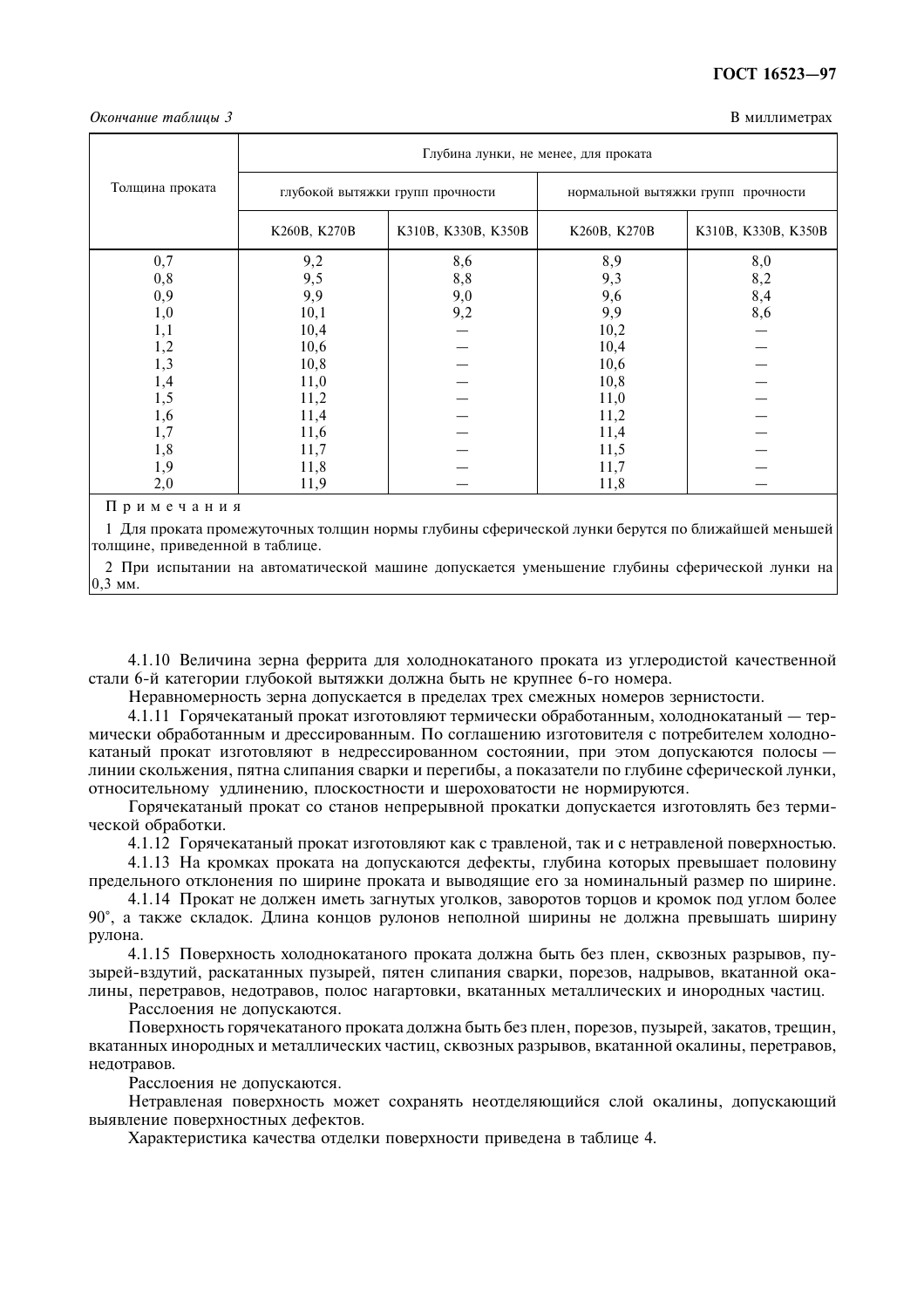# ГОСТ 16523-97

Таблина 4

| Группа<br>отделки | Способ производства | Характеристика качества отделки поверхности                                                                                                                                                                                                                                                                                                                                        |  |  |  |  |
|-------------------|---------------------|------------------------------------------------------------------------------------------------------------------------------------------------------------------------------------------------------------------------------------------------------------------------------------------------------------------------------------------------------------------------------------|--|--|--|--|
| $\mathbf{H}$      | Холоднокатаный      | На обеих сторонах проката не допускаются дефекты, глубина<br>которых превышает $\frac{1}{2}$ суммы предельных отклонений по толщине и<br>выводящие прокат за минимальные размеры по толщине, а также<br>цвета побежалости на расстоянии, превышающем 50 мм от кромок.<br>На лицевой стороне (лучшей по качеству поверхности) не<br>допускаются риски и царапины длиной более 50 мм |  |  |  |  |
| Ш                 | Холоднокатаный      | На обеих сторонах проката не допускаются дефекты, глубина<br>которых превышает $\frac{1}{2}$ суммы предельных отклонений по толщине и<br>выводящие прокат за минимальные размеры по толщине                                                                                                                                                                                        |  |  |  |  |
|                   |                     | <b>IIIa</b><br>Шб                                                                                                                                                                                                                                                                                                                                                                  |  |  |  |  |
|                   |                     | цвета побежалости не до-<br>цвета побежалости допускают-<br>ся по всей поверхности проката<br>пускаются на расстоянии более<br>200 мм от кромок                                                                                                                                                                                                                                    |  |  |  |  |
|                   | Горячекатаный       | На обеих сторонах проката не допускаются дефекты, глубина<br>которых превышает $\frac{1}{2}$ суммы предельных отклонений по толщине и<br>выводящие прокат за минимальные размеры по толщине                                                                                                                                                                                        |  |  |  |  |
| IV                | Горячекатаный       | На обеих сторонах проката не допускаются дефекты, глубина<br>которых превышает сумму предельных отклонений по толщине и<br>выводящие прокат за минимальные размеры по толщине                                                                                                                                                                                                      |  |  |  |  |

4.1.15.1 Допускается удаление поверхностных дефектов зачисткой мелкозернистым наждачным или войлочным кругом с наждачной пастой проката III и IV групп отделки поверхности.

При этом на поверхности проката допускаются следы абразивной зачистки, а глубина зачистки не должна выводить прокат за минимальный размер по толщине.

4.1.16 Величина относительного удлинения и глубина сферической лунки проката из кипяших и полуспокойных марок стали, изготовляемого в дрессированном состоянии, гарантируются изготовителем в течение 10 сут с момента отгрузки.

4.1.17 Прокат групп прочности К260В и К270В глубокой вытяжки может изготовляться без испытаний механических свойств, вытяжки и микроструктуры при условии штампуемости металла у потребителя.

# 4.2 Характеристики исполнения, устанавливаемые по требованию потребителя

4.2.1 Прокат с регламентированным химическим составом

Химический состав по плавочному анализу ковшевой пробы должен соответствовать:

- для проката из стали обыкновенного качества ГОСТ 380;

- для проката из стали качественной ГОСТ 1050.

Допускается изготовление проката из качественных полуспокойных марок стали взамен кипяних.

Для проката из стали с номерами марок 3, 4, 5 (всех ступеней раскисления) допускается снижение массовой доли марганца на 0,10 %.

При раскислении полуспокойной стали алюминием, титаном или другими раскислителями, не содержащими кремния, а также несколькими раскислителями (ферросилицием и алюминием, ферросилицием и титаном и др.) массовая доля кремния допускается менее 0,05 %. При этом массовая доля алюминия не должна превышать 0.07 %.

Прелельные отклонения по химическому составу в готовом прокате лолжны соответствовать установленным в ГОСТ 380 и ГОСТ 1050.

4.2.2 Прокат с обеспечением свариваемости

Свариваемость обеспечивается технологией изготовления и химическим составом стали.

4.2.3 Прокат II группы отделки поверхности с нормируемой шероховатостью поверхности.

Нормы шероховатости устанавливаются по согласованию потребителя с изготовителем.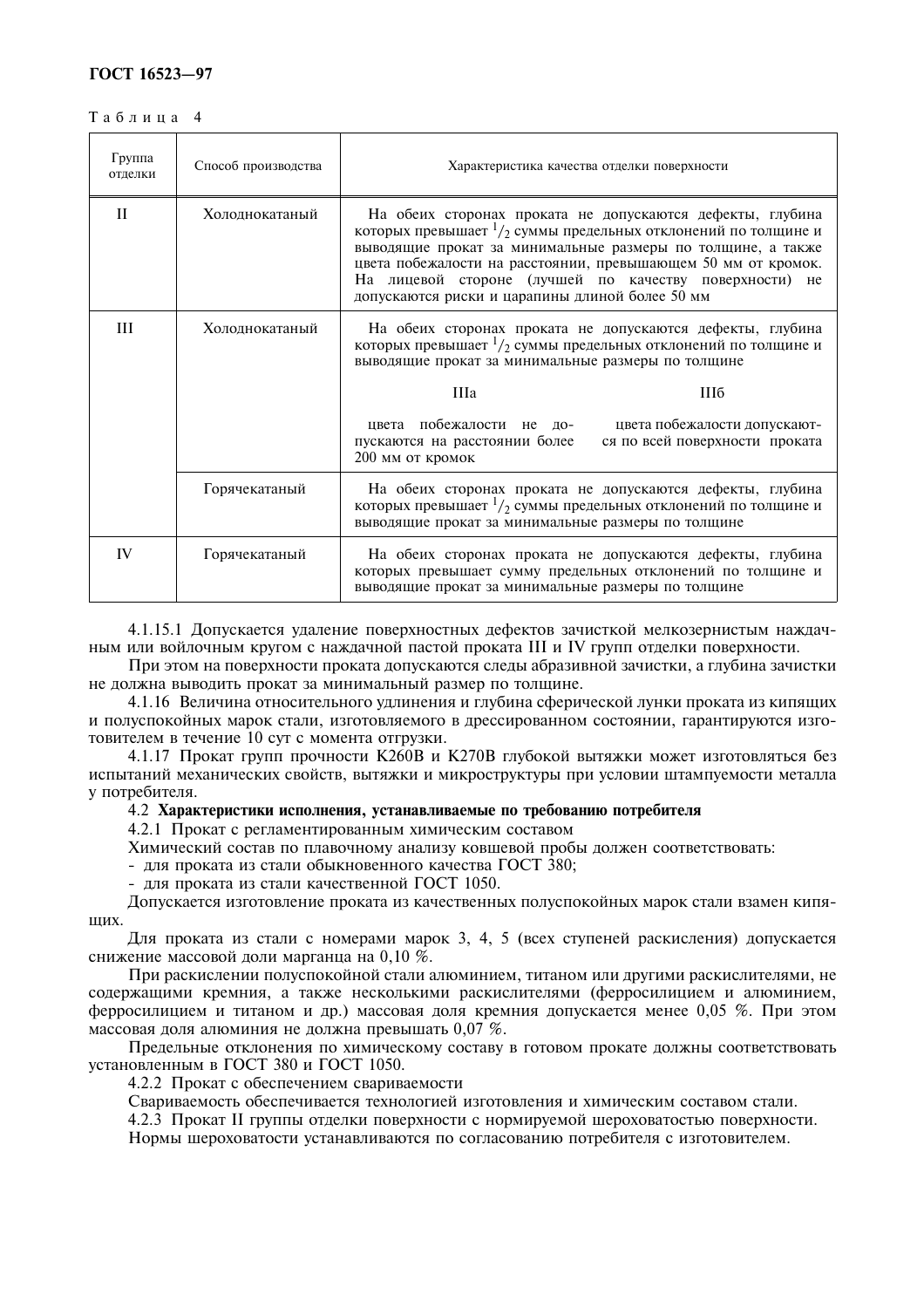4.2.4 Прокат группы прочности К490В с глубиной обезуглероженного слоя (по чистому ферриту) не более 2,5 % на сторону и не более 4 % для обеих сторон от фактической толщины листа.

4.2.5 Горячекатаный прокат из углеродистой качественной стали 5-й категории с контролем зерна феррита, величина которого должна быть не крупнее 5-го номера.

Неравномерность зерна допускается в пределах трех смежных номеров зернистости.

4.2.6 Холоднокатаный прокат групп прочности К260В и К270В из кипящих марок сталей для глубокой вытяжки толщиной 0,6 мм и менее с контролем на наличие структурно-свободного цементита.

4.2.7 Прокат из углеродистой качественной стали толшиной свыше 2.8 мм с ограничением верхнего предела временного сопротивления величинами, не более чем на 50 H/мм<sup>2</sup> (5 кгс/мм<sup>2</sup>) превышающими указанные в таблице 2.

4.2.8 Прокат групп прочности КЗ90В и К490В с механическими свойствами по ГОСТ 2284.

4.2.9 Прокат 6-й категории глубокой вытяжки с нормируемым пределом текучести и повышенным относительным удлинением.

4.2.10 Холоднокатаный прокат 6-й категории особо высокой отделки поверхности (I группа) Характеристика качества отделки поверхности приведена в таблице 5.

Таблина 5

| Состояние поверхности | Характеристика состояния<br>отделки поверхности | Характеристика качества поверхности                                                                                                     |
|-----------------------|-------------------------------------------------|-----------------------------------------------------------------------------------------------------------------------------------------|
| Глянцевая             | $0.6$ MKM                                       | Шероховатость Ra не более   На лицевой стороне проката не допускаются<br>дефекты, кроме отдельных рисок и царапин длиной                |
| Матовая               | $1,6$ MKM                                       | Шероховатость $Ra$ не более менее 20 мм. На обратной стороне проката не<br>допускаются дефекты, глубина которых превышает               |
| Шероховатая           | Шероховатость<br>Ra<br>$1.6$ MKM                | $60\text{mee}$ <sup>1/</sup> 4 суммы предельных отклонений по толщине, а<br>также пятна загрязнений, цвета побежалости и<br>серые пятна |

4.2.11 Прокат 6-й категории глубокой и нормальной вытяжки с контролем твердости. Величина твердости должна соответствовать требованиям таблицы 6 и может уточняться при необходимости изготовителем и потребителем.

Таблина 6

| Группа прочности | Твердость HRB, не более |
|------------------|-------------------------|
| <b>K260B</b>     | 60                      |
| K270B            | 65                      |
| <b>K310B</b>     | 70                      |
| <b>K330B</b>     | 73                      |
| K350B            | 77                      |

4.2.12 Прокат из стали обыкновенного качества с контролем предела текучести. Величина предела текучести должна соответствовать требованиям таблицы 7 и может уточняться при необходимости между изготовителем и потребителем.

Таблица 7

| Группа прочности | Предел текучести, $H/MM^2$ (кгс/мм <sup>2</sup> ), не менее |
|------------------|-------------------------------------------------------------|
| <b>OK300B</b>    | 215(22)                                                     |
| <b>OK360B</b>    | 235(24)                                                     |
| <b>OK400B</b>    | 255(26)                                                     |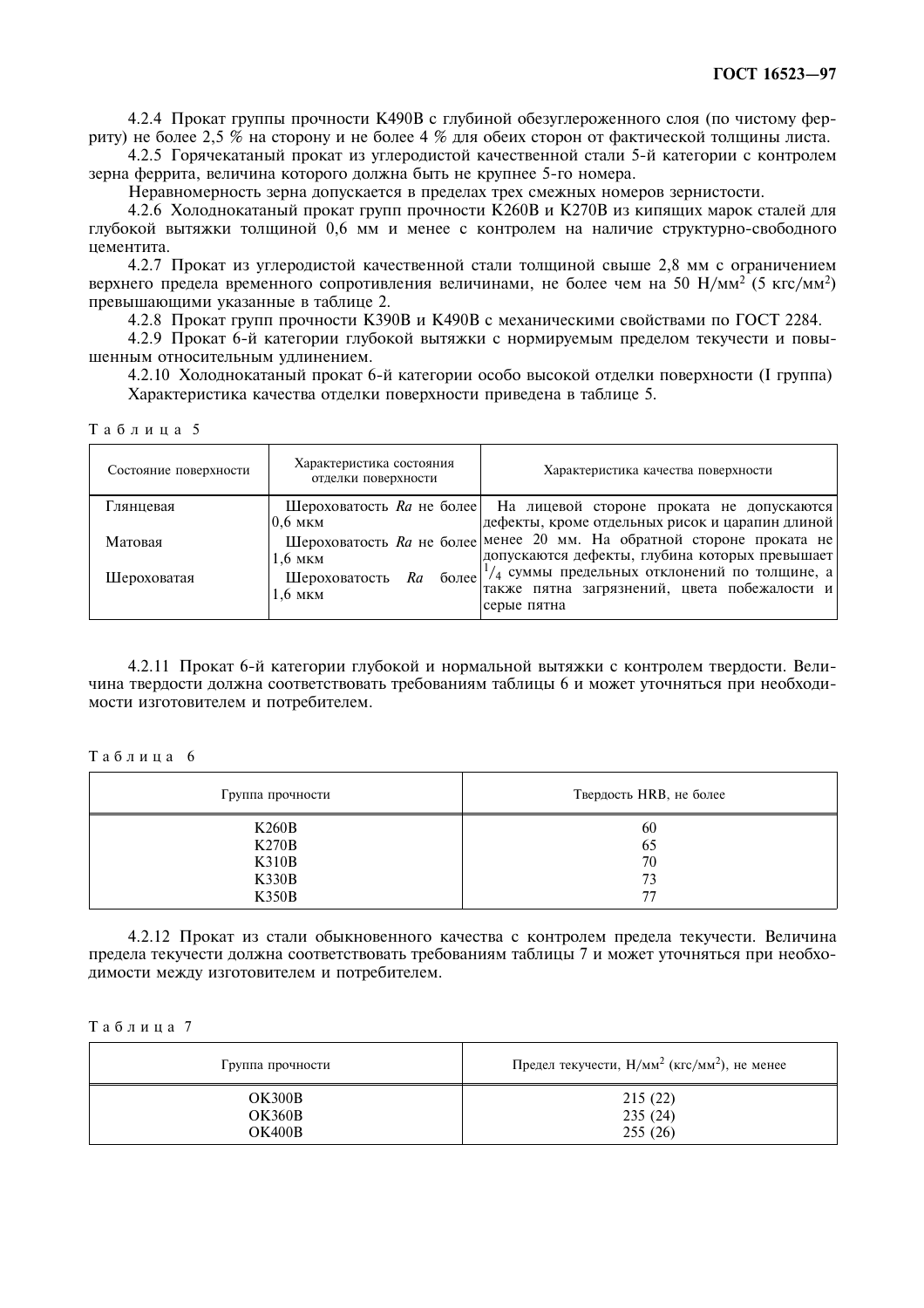### 4.3 Маркировка

4.3.1 Маркировка проката — по ГОСТ 7566 с дополнениями.

4.3.2 Маркировка проката должна содержать группу прочности по минимальному значению временного сопротивления, группу отделки поверхности, размер проката, способность к вытяжке. При изготовлении проката в соответствии с требованиями 4.1.17 указываются обозначения - ШТ.

Марка стали указывается при изготовлении проката в соответствии с требованиями 4.2.1 и 4.2.2.

# 4.4 Упаковка

4.4.1 Упаковка проката - по ГОСТ 7566 с дополнениями.

4.4.2 Горячекатаный прокат с травленой поверхностью и холоднокатаный прокат должны быть смазаны с обеих сторон слоем смазки, предохраняющей его от коррозии.

По требованию потребителя прокат не смазывают, при этом допускаются следы смазки, пятна ржавчины и царапины, обусловленные отсутствием слоя смазки.

Пачки листов холоднокатаного проката обертывают листами мягкой стали, укладывают на брусья и прочно скрепляют стальными полосами.

Допускается использование других материалов и способов упаковки, обеспечивающих сохранность проката при транспортировании.

По требованию потребителя пачки перед обертыванием листами мягкой стали дополнительно обертывают влагонепроницаемой бумагой.

# 5 Правила приемки

5.1 Приемка проката — по ГОСТ 7566 с дополнениями.

5.1.1 Прокат к приемке предъявляют партиями. Партия должна состоять из проката одной салки в печь или одного режима термической обработки для печей непрерывного действия, одной группы прочности, одной категории вытяжки, одного размера по толщине, одной группы отделки поверхности.

Партия проката, изготовленная в соответствии с требованиями 4.2.1 и 4.2.2, должна состоять из стали одной плавки-ковша.

5.2 Каждая партия должна сопровождаться документом о качестве в соответствии с ГОСТ 7566 с дополнениями:

- группы прочности;
- группы отделки поверхности;
- способности к вытяжке;
- плоскостности;
- категории по нормируемым характеристикам.

Примечание - Приизготовлении проката в соответствии с требованиями 4.1.2.1, 4.2.2 указывается свариваемость (св). Марка стали указывается при изготовлении проката в соответствии с требованиями 4.2.1 и 4.2.2. При изготовлении проката в соответствии с требованиями 4.1.2.1 в документе о качестве указывается фактический химический состав стали. При использовании других (кроме кремния) раскислителей делается соответствующее указание в документе о качестве.

5.3 Для контроля поверхности, размеров, плоскостности, химического состава, механических свойств, проведения испытаний на изгиб, выдавливание и определения микроструктуры от каждой партии отбирают два листа или один рулон.

5.4 При получении неудовлетворительных результатов испытаний хотя бы по одному показателю повторную проверку проводят по ГОСТ 7566.

# 6 Методы контроля

6.1 Для проверки механических и технологических свойств проката от каждого отобранного рулона отбирают одну пробу на расстоянии не менее 2,0 м от его конца. От каждой пробы рулона или отобранного листа отбирают:

- по одному поперечному образцу на растяжение и на изгиб (места вырезки — по ГОСТ 7564); - один образец на выдавливание.

Образец вырезают длиной, соответствующей ширине проката. Испытания проводят в местах,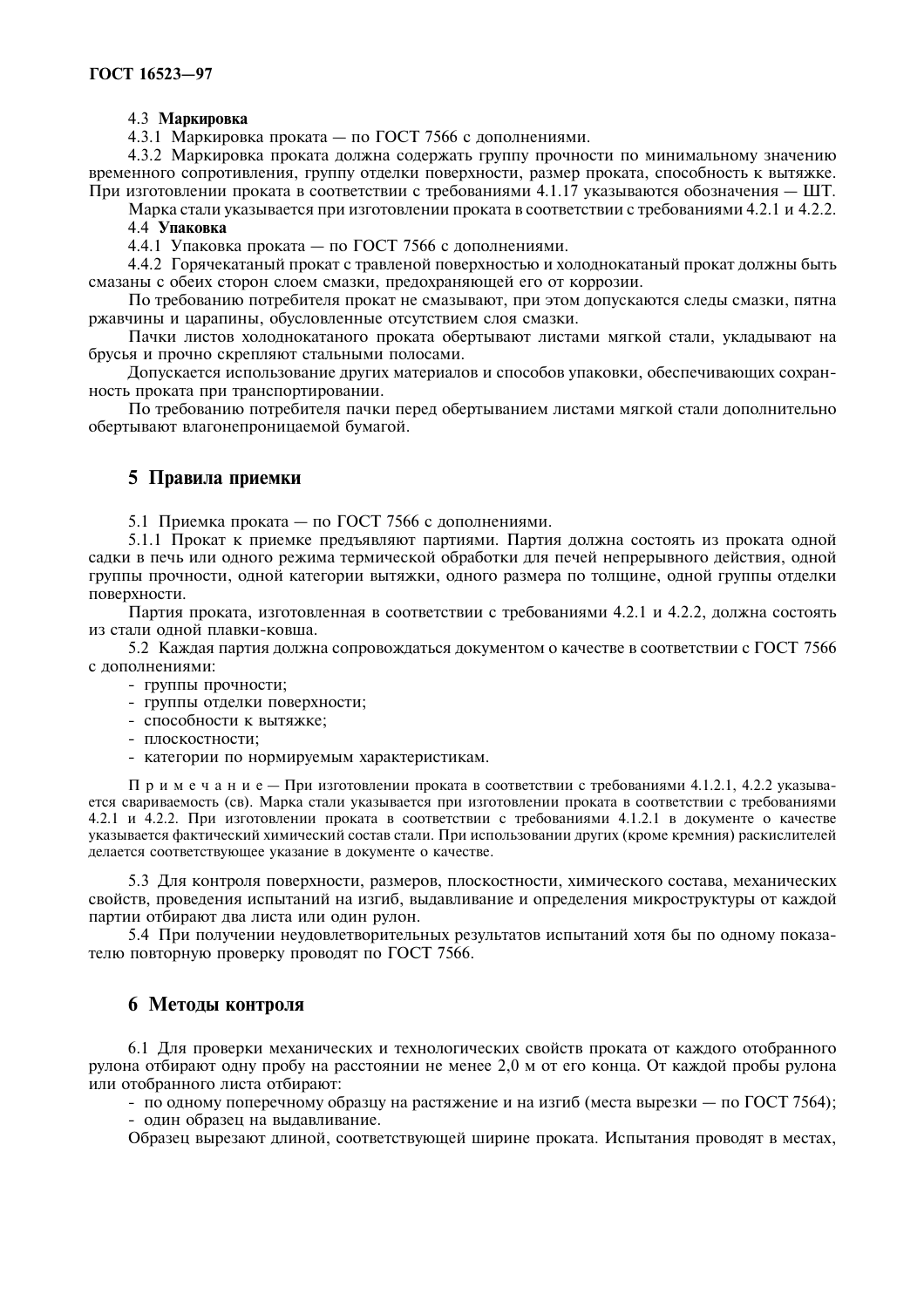соответствующих середине и краю по ширине проката (не ближе 40 мм от кромки). За результат испытания принимают среднее арифметическое трех измерений;

- два образца на микроструктуру: один — с края, другой — из средней части ширины проката; по одному образцу на твердость.

6.2 Испытания проводят:

- на растяжение по ГОСТ 11701 или ГОСТ 1497 на образцах с расчетной длиной 80 мм и шириной рабочей части 20 мм;

- на изгиб по ГОСТ 14019:

- на вылавливание по ГОСТ  $10510$ .

Допускается проводить испытания на приборе Эриксена на образцах шириной 80-90 мм; - на величину зерна по ГОСТ 5639;

- на обезуглероживание по ГОСТ 1763;

- на наличие структурно-свободного цементита по ГОСТ 5640.

6.3 Качество поверхности проката проверяют внешним осмотром без применения увеличительных приборов.

6.4 Отбор проб для химического анализа - по ГОСТ 7565.

6.5 Химический анализ - по ГОСТ 22536.0 - ГОСТ 22536.8, ГОСТ 18895 или другими методами, обеспечивающими требуемую точность.

При возникновении разногласий применяют методы, установленные настоящим стандартом.

6.6 Измерение твердости — по ГОСТ 9013 или ГОСТ 22975. Твердость определяют на образцах, отобранных для испытания на растяжение вне их рабочей части или на образцах для контроля микроструктуры.

6.7 Допускается проводить контроль величины ферритных зерен в средней части толщины проката при удовлетворительных результатах всех других испытаний.

6.8 Шероховатость поверхности проката измеряют контактным профилометром по **ГОСТ 2789.** 

Образцы отбирают от контрольного рулона (листа) на расстоянии не менее 40 мм от кромки и из средней части ширины рулона (листа) по одному образцу размером 200  $\times$  200 мм.

6.9 Лопускается применение статистических и неразрушающих методов контроля, обеспечивающих точность определения, достигаемую прямыми методами измерения.

При возникновении разногласий и при периодических испытаниях применяются методы контроля, установленные настоящим стандартом.

6.10 Контроль глубины залегания дефектов поверхности проводят по методике завода-изготовителя.

# 7 Транспортирование и хранение

Транспортирование и хранение — по ГОСТ 7566.